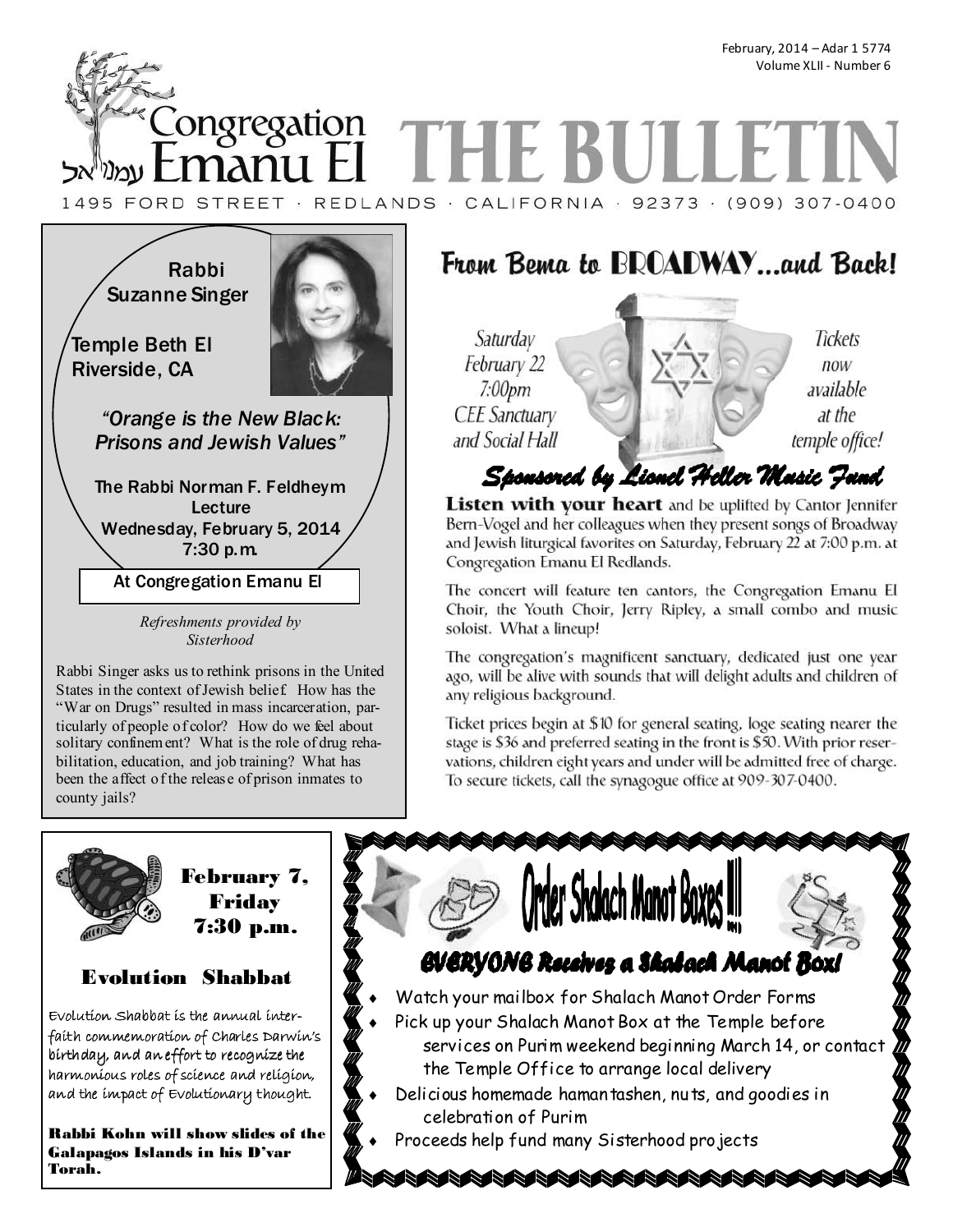### **EREV SHABBAT SERVICES**

#### **February 7, 2014, 7:30 p.m. Evolution Shabbat**

Erev Shabbat Services led by Cantor Jennifer Bern-Vogel and Rabbi Douglas Kohn. Evolution Shabbat is the annual interfaith commemoration of Charles Darwin's birthday, and an effort to recognize the harmonious roles of science and religion, and the impact of Evolutionary thought. Rabbi Kohn will show slides of the Galapagos Islands in his D'var Torah. Volunteer Choir participates in Services. Oneg Shabbat following Services sponsored by Lori Fenster in honor of Gary Fenster's birthday.

### **February 14, 2014, 6:30 p.m.**

Erev Shabbat Services led by Rabbi Douglas Kohn. Oneg Shabbat following Services sponsored by Dr. Jill & Greg Weissman in memory of Anita Weissman.

### **February 21, 2014, 6:45 p.m.**

Erev Shabbat Family Services led by Rabbi Douglas Kohn and students from the School for Jewish Living. Catered Shabbat Dinner precedes the Shabbat Service, see Bulletin flier.

### **February 28, 2014, 6:30 p.m.**

Erev Shabbat Services led by Cantor Jennifer Bern-Vogel, as Rabbi Douglas Kohn is in Omaha, Nebraska as Scholar-in-Residence at Omaha's Temple Israel, speaking on the themes of his books. Snack & Shmooze preceding Services sponsored by Jeannette and David Swedlove.

### **SHABBAT MORNING SERVICES**

#### **February 1, 2014, 10:00 a.m.**

Shabbat Services led by Rabbi Douglas Kohn. Shabbat Trumah, Exodus 25:1-27:19; Haftarah: I Kings 5:26-6:13. Kiddush following Shabbat Services.

### **February 8, 2014, 10:00 a.m.**

Torah Study Only—NO Shabbat Services—led by Rabbi Douglas Kohn. Shabbat Tetzaveh, Exodus 27:20-30:10; Haftarah: Ezekiel 43:10-27. Kiddush following Shabbat Torah Study.

### **February 15, 2014, 10:00 a.m.**

Shabbat Services led by Rabbi Douglas Kohn. Shabbat Ki Tisa, Exodus 30:11-34:35; Haftarah: I Kings 18:1-39. Kiddush following Shabbat Services.

### **February 22, 2014, 10:00 a.m.**

Torah Study Only—NO Shabbat Services—led by Rabbi Douglas Kohn. Shabbat Vayakhel, Exodus 35:1-38:20; Haftarah: I Kings 7:40-50. Kiddush following Shabbat Torah Study.

> **"Snack & Shmooze" 6:00 p.m. prior to 6:30 p.m. Erev Shabbat Services. Shabbat Morning Services and Shabbat Torah Study Saturday mornings at 10:00 a.m.**

### YAHRZEITS

The Yahrzeits of the following whose names are inscribed on the Wall of Perpetual Memorial will be observed in February:

### **February 7-8, 2014**

Mildred Harrison Rose Greenberg Leonard Baum Gladys Teeter Bess Shvemar Oscar Salow Sidney Eliot Annie Shvemar Abraham Harris Harold Hanover Hershel Swedlove Elaine Robbins Marcelle Cohen Rachel Mitchell Michael Klein

### **February 14-15, 2014**

Clara Weintraub Samuel Hodes Bernice McDonald Marcus Shimoff Jay Friedman Rebecca Kirshbaum Joseph Gordon Esther Belovsky

Samuel Neuburger Joseph Langer Elizabeth Metz Rose Jacobs Alta Ernstein Morris Bellman Marcus Langer Reuben Berkman Edith Pasman Anita Weissman Benjamin Smith Rose Robin Samuel Finkle Esther Zafman Helmar Schlein Sam Robinson Barney Lampe Lillian Finkleman Lucille Venne Arnold Kershner

### **February 21-22, 2014**

Abe Lerner John Leinen Stanley Pro Clara Rubinstein Sarah Galper Frances Harris Florence Teirsten Rose Patrovsky Eva Jerome Brett Rifkin Bette Finkler Alex Novack David Sentob Sol Goverman Emanuel Jacobson Marcia Kravitz Helene Koren Alfred Slabodkin Jacob Blaiss Gilbert Gilbert Louis Press Minnie Helfman Isidore Abramson May Gainsboro Jeannette Harris Edith Tiner R N Ruth Reissman

### **February 28- March 1,**

**2014** Anna Feldheym Pauline Eckstein Leon Sperber Isaac Vitsky Jacob Gallin Victor Simon Frieda Aronoff David Drumlevitz Annette Meyer Haskell Davidson Beth Bernstein Louis Meyer Benjamin Katzman Samuel Braman Mary Black Fred Cammack Evelyn Rose Sylva Kord Jean Richmond Jack Harris Jewel Braman Frances Shapiro Lea Gilad



Note: Should you have a loved one whose name you also would like to have read from the bema. please call the Temple Office.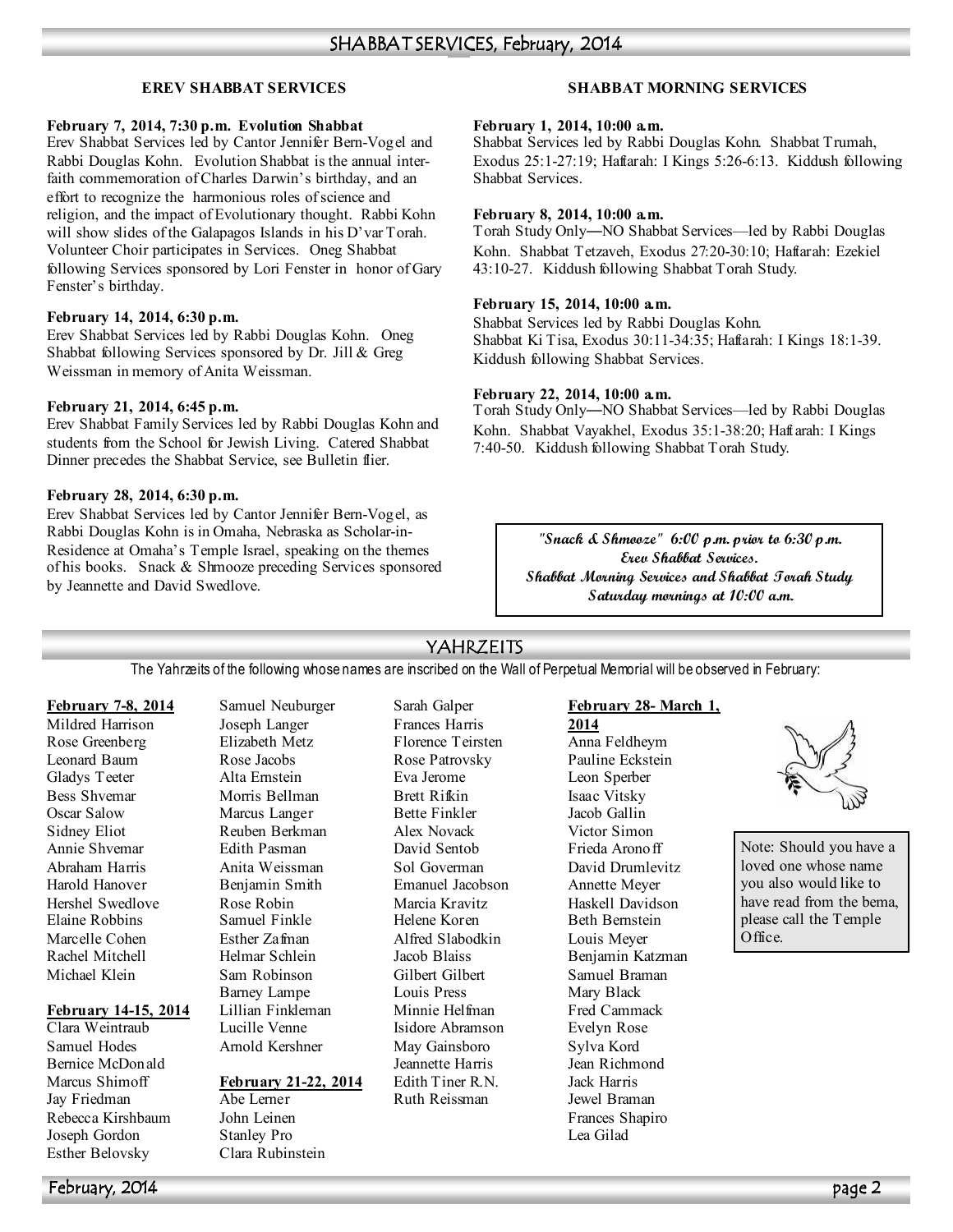### FROM OUR LEADERS



### *Evolution: A Personal Confession*

Before I shifted my direction to pursue learning for the rabbinate, I was an environmental studies major in undergraduate school at

Ohio's historic Antioch College. One of the most memorable experiences during my Antioch tenure was a coop internship in paleontology at Chicago's Field Museum, where, besides my work writing the type catalogue for the Field's collection of spiral nautili, I also undertook an independent study course in evolution, with the curators as mentors.

The Field Museum was arguably the best place to study evolution… other than the Galapagos Islands!

Last month with a group of rabbis, I traveled to Ecuador to visit the Jews of Quito, and as well we saw the tortoises, iguanas and finches of those celebrated islands. We not only were fascinated with the beauty and majesty of these pristine places, but we were deeply enamored of the powerful confluence of evolution and Jewish thought. The Genesis mythology could rightly be described as the earliest evolutionary manifesto in the world.

This month we mark Evolution Shabbat on Friday, February 7, to coincide with Charles Darwin's birthday. I will present slides and thoughts from the Galapagos to enrich the Service, and I look forward to seeing you there.

*Rabbi Douglas Kohn* 



### Dear Friends:

A couple of years ago, we introduced the option of receiving the Temple Bulletin electronically, not only to save paper but for the convenience of our computer savvy readers. I've heard that this

has worked out very well for some but not so well for others so I just want to remind our members that you may opt to receive The Bulletin by U.S. Mail, if you prefer. Just let us know your preference and we'll make it happen. In fact, you can receive The Bulletin by mail **and** electronically if that works best for you and other members of your family! (Don't forget that mom may want to receive the The Bulletin by mail and dad may want to read it on his computer…..) Our main goal is to keep you informed of all the Shabbat Services, programs, festivals, cultural events, fund raisers and educational opportunities offered at Congregation Emanu El.

Additionally, we share with you life cycle events of our community; deaths, births, marriages, graduations, etc. Please read The Bulletin so that you may participate in these important moments. Our congregants appreciate your prayers and words of encouragement.

*Roberta Darrow,* Temple Administrator

*C'mon along and listen to….a lullaby of Broadway!* 



Excitement is once again in the air with just a few weeks to go until our annual Cantor's Concert on February 22nd! Sponsored in part by the Lionel

Heller Memorial Music Fund, this year's program *FROM BEMA TO BROADWAY* is full of all kinds of musical treats….With upbeat Cantorial classics, not only will it be a feast of some of the greatest Broadway show tunes even written, but in addition to my Cantorial colleagues, the concert will feature two musical talents of Congregation Emanu El, Shaina Knox, daughter of Stacy and Jim Knox, granddaughter of Cherrie and Ron Lubey, as well as Naomi Szwarcsztejn, daughter of Randy and Caren Slotkin. Our Volunteer choir will be participating as well as the children of our School For Jewish Living. Under the direction of Jerry Ripley, our 'orchestra' will also feature a small combo this year including our own Michelle Anctil on clarinet.

After warming up with some of our most upbeat Liturgical favorites – Hine ma tov, Yism'chu, Shiru L'adonai, and Ahavat Olam, get ready to swing and sway to Gershwin, Bernstein, Sondheim, Schwartz, Jerry Bock, William Finn (yes, he's Jewish!) and more … Mark your calendars now and contact the Temple Office to purchase your tickets!!!

B'shira,

*Cantor Jennifer Bern- Cantor Jennifer Bern-Vogel*

### *From our Temple President*

What a great start to the year. Sisterhood dazzled us with another success ful Casino Night with everyone walking away big winners (except for those who played at my Blackjack table). Successful programs like Casino Night help Sisterhood provide funds to support our Congregation, provide campership scholarships, and host informative brunches and programs.



There are more Temple events coming up in February. Join us on February 5 for the Rabbi Norman F. Feldheym Lecture featuring Rabbi Suzanne Singer from Temple Beth El in Riverside. Rabbi Singer will speak on " Orange is the New Black: Prisons and Jewish Values". The Feldheym lectures are always interesting and informative. Once again, Cantor Jennifer Bern-Vogel presents an outstanding musical event for our entire community. "From the Bema to Broadway and Back" will feature our Cantor along with many of her cantorial colleagues from the Southern California area. They will regale us with both liturgical music as well as their favorite Broadway show tunes. Last year's concert was a sell-out and you won't want to miss this one either. Join us on February 22 by contacting the Temple office today to reserve your seats.

I mentioned in an earlier Bulletin that the Board of Directors has been providing me with their thoughts on some projects and programs to introduce to the Congregation. The program receiving the most votes was Social Action. Nancy Sidhu, who heads up the

*Continued on page 5*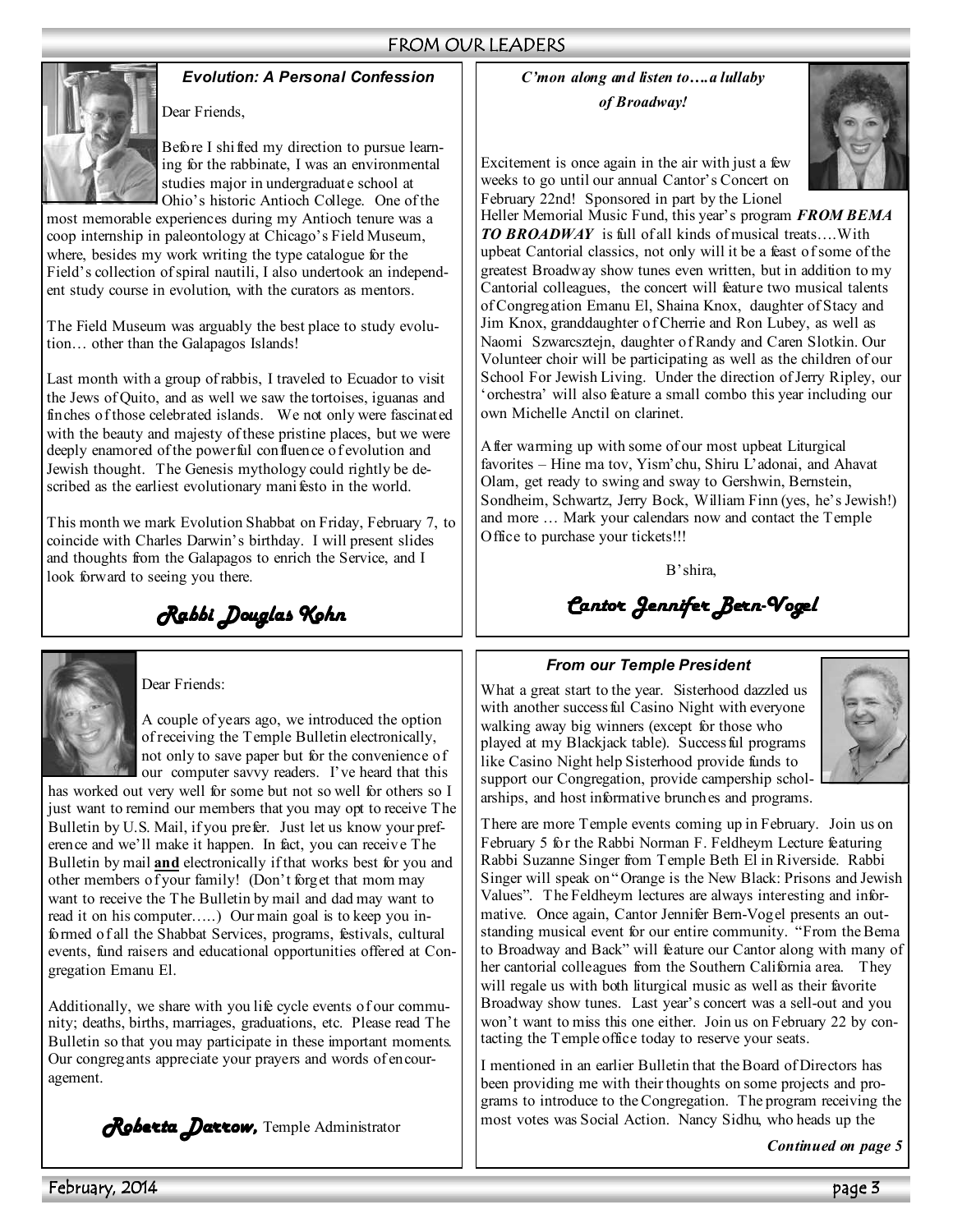*Welcome! The Congregation welcomes the following new members to our Congregational Community* 



**Mindy and Paolo Longoni and sons, Jacob and Samuel** 

*May your affiliation with Congregation Emanu El be fulfilling and meaningful*

# **Temple Beth El and the wider Jewish community**

**presents:** 

**Riverside Jewish Film Festival** 

**March 9, 2014** 

**See flier for ticket order form**

### **Discussion Group Schedule**

**Banning Sun Lakes Discussion Group** 

February 18, 7:30 p.m.

*Mazal Tov! The Congregation extends a Mazal Tov to …* 

**Lia and Mark Robinson**  on the birth of their grandson, Jack Lewis Kaplan, born to parents, Ariel and Reid Kaplan

**Keiko and Jeff Weinstock**  on the Bat Mitzvah of their daughter, Anais Weinstock

**Larry Mink**  on receiving the Cal State University, San Bernardino Golden Apple Award for Teaching





*In Memoriam The Congregation notes with sorrow the recent death of ….* 

> Phyllis Miller sister of **Caroldyne Swedlove**

**Kenneth Irom**  husband of **Beverly Irom** father of Melissa Irom, Rachel Gluckman and Benjamin Irom

# **Introduction to Judaism**



**Started in January, there is still room to join!** 

> **Wednesdays 7:15-9:00 p.m.**

Taught by Rabbi Douglas Kohn. Designed for those interested in becoming Jew ish, or for Jews to enrich their Jew ish know ledge and experience. Meets w eekly, Wednesday evenings, running from January into May.

Fee for books, and for those w ho are not members of Congregation Emanu El.



Wall of Perpetual **Memorial Dedication** & Pre-Need Arrangements

> April 4, 2014 7:30 p.m.

Twice a year new names are added to our Wall of Perpetual Memorial. The next dedication of names will be Friday, April 4, at 7:30 p.m.

Another dedication will take place in the fall.

**If you would like the name of your loved one placed on the Wall of Perpetual Memorial for the April dedication, contact the Temple Office by March 7.** 

You may also make pre-need arrangements for a location on the Wall. The contribution for inscription on the Wall is \$650 for members and \$1200 for non-members.

When a name is placed on the Wall of Perpetual Memorial it is included in each year's Book of Memory, is read aloud each year on the Shabbat closest to the Yahrzeit, and family members are notified of the impending Yahrzeit.

Contact Roberta Darrow, Temple Administrator, for more information.

# **T.Y.G.E.R.**



(Temple Youth Group of Emanu El, Redlands) By Jessica Campbell



I would like to thank everyone who helped make the TYGER Spaghetti Dinner a success! It was very profitable, and we had a great turnout!

On Sunday, February 16th, we will be going to Code Red in Colton for a competitive game of air soft. Please RSVP for this event by Wednesday, February 12th.

From Friday, February 28th-March 2nd, we will be attending the NFTY Social Justice Kallah in Santa Barbara. We will spend the weekend performing mitzvahs with other teens from around Southern California.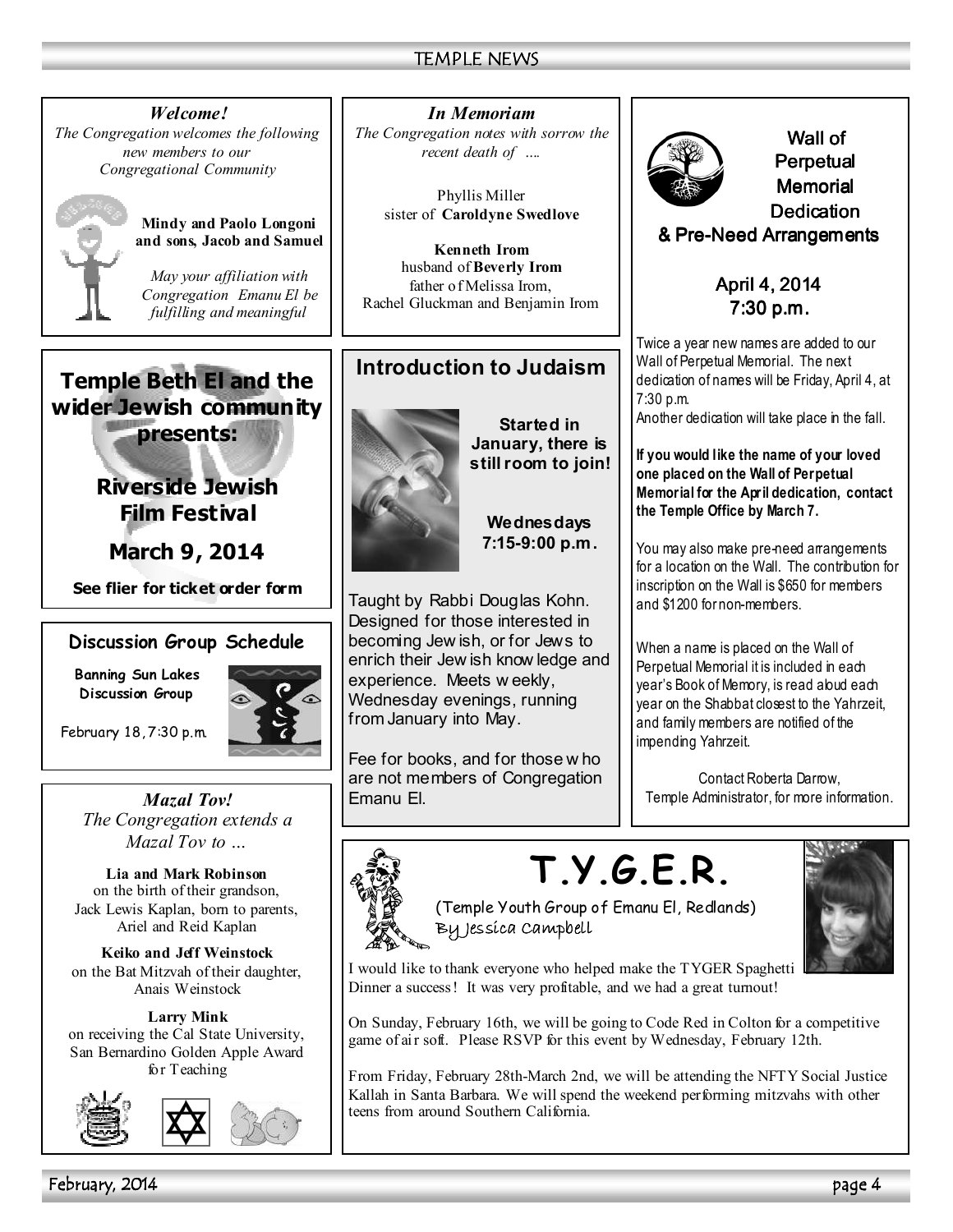### TEMPLE NEWS

# **School News**

### Greetings!

I hope you all had a rest ful winter break and an awesome start to the New Year. Our Tu B'Shvat Seder held on the

evening of Friday, January 17, was a remarkable success. We had over 80 people attend the service along with our School for Jewish Living students. Michelle Kaufman, our Seder coordinator, did a marvelous job of setting up the social hall to accommodate everyone who attended. Cantor Jennifer Bern-Vogel led a splendid service along with our choir director, Jerry Ripley. Our students displayed and performed their talents throughout the service and our parent volunteers brought a variety of foods to share with all who attended. I would like to thank all who helped and participated during the Seder, making the event truly memorable.

On Sunday, January 19, the SJL students helped to make peanut butter and jelly sandwiches for the St. Paul AME Church located in San Bernardino for the church's Martin Luther King, Jr. Day celebration. All the students from Aleph to Hei helped in preparing and packaging the sandwiches and David Swedlove, one of our parent volunteers, made sure the students made and packaged the sandwiches perfectly. I would like to thank him, the parents who brought the foodstuffs, and the students for all their efforts.

As I write this message, I am looking forward to the Cantor's Concert, "From Bema to Broadway," that will take place on the evening of Saturday, February 22. Our SJL students will be performing the song "When you Believe" from the film, *The Prince of Egypt***.** I am sure our students will surpass themselves in their performance. See you then if not sooner!

*Greg Minton Greg Minton* 

SJL Administrator (909) 307-0400 ext. 105

\\\\\\\\\\\\\\\\\\\\\\\\

# EVERYONE is Invited to Attend Family Shabbat Services!!

- All the students in the School for Jewish Living will participate—not just one class or cluster.
- ◊ A school-wide *and* community-wide Asian themed catered Shabbat dinner precedes Services at 6:00. See Flier!!!
- ◊ Fun, musical, engaging Services will start at 6:45, and conclude with a festive dessert/Oneg Shabbat at 7:30.

# Erev Shabbat, Friday, February 21

6:00 Shabbat Dinner 6:45 Shabbat Service



Parents, as you begin to think about summer plans for your children, please consider sending them to a Jewish camp. The campers will experience Judaism 24/7, a difficult proposition in the Inland Empire. The memories and experiences that our youngsters come home with are indescribable. They will return with stories of how they spent Shabbat, activities that challenged them both intellectually, spiritually and physically; most importantly, they will forge new life long friendships.

The Sisterhood of Congregation Emanu El oversees the Rabbi Hillel and Rita Cohn Campership Fund established by the Congregation and Sisterhood upon Rabbi Hillel's retirement. Funds have been set aside to assist families with sending their children to camp. A selection of camp brochures are available in the Temple Office. Please consider the importance of this Jewish experience. Contact Karyn Lehmann for an application or for more information.



### *Zipperstein, continued from page 3*

Social Action Committee, has informed the Board that their first project will be related to ways we can support Mental Health issues in the community. Details of their project, and a call for volunteers, will be announced at a future time.

I look forward to seeing you at upcoming events and, of course, at services. Please share with me your thoughts on how we can better serve your needs. B'Shalom,

*Paul Zipperstien,* Temple President

# Lease the Temple for Your Eccal

We invite you to book your special event at Congregation Emanu El's brand new, luxurious building which includes sweeping views of the San Bernardino Mountains from almost every space. Contact the Temple Office for info.

Temple Board of Directors Meeting

**February 20, 7:00 p.m.** 



All Temple members are invited to attend and participate in the discussions regarding managing our Temple.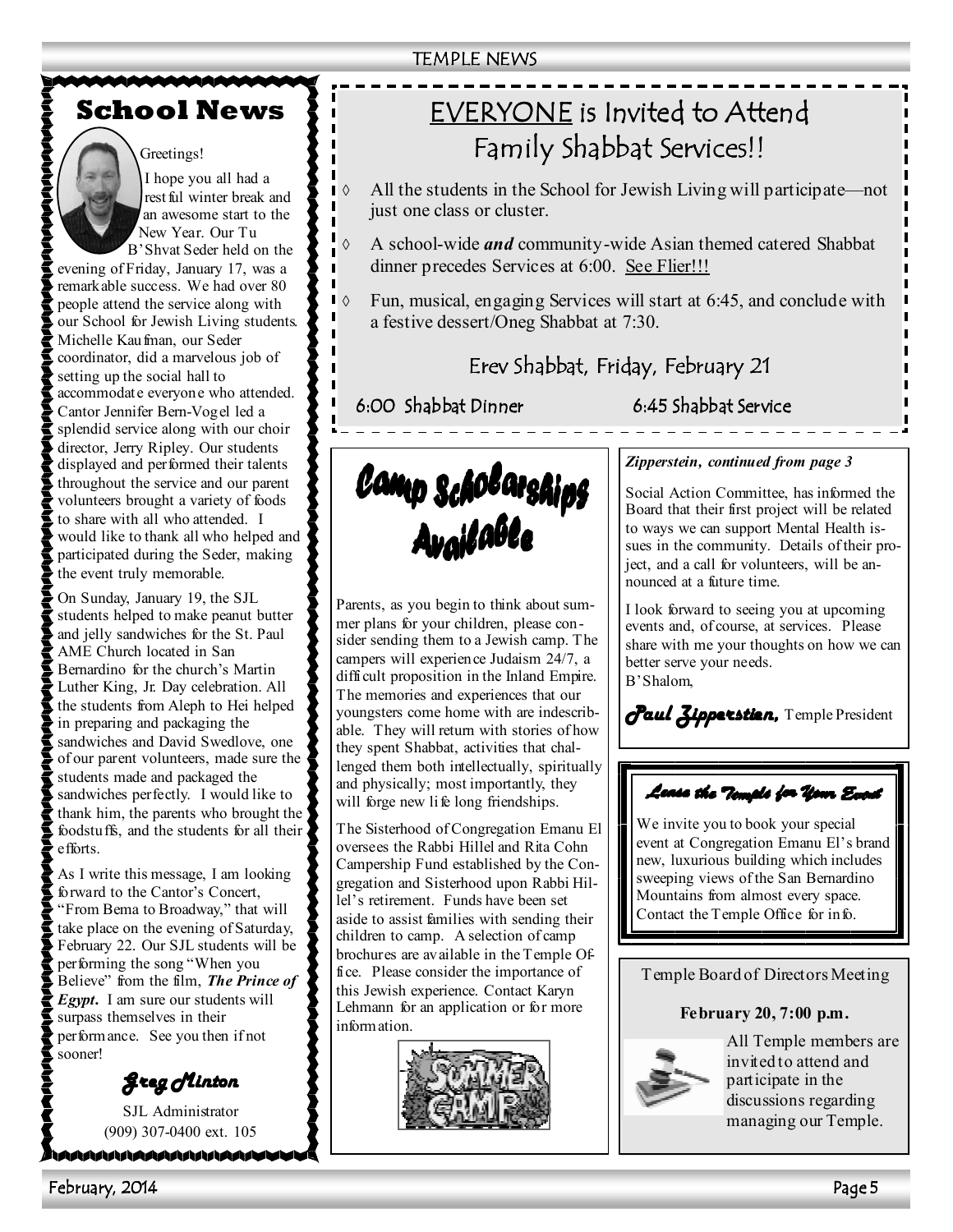### SISTERHOOD and more ...

# *The Wonderful World of Sisterhood!*



Hello Friends,

Wow, I cannot believe that we are already into February. I want to begin by saying, " thank you" to everyone who helped to make "Viva Las Vegas," our annual Casino Night, a success. Thanks to all of you who brought friends, donated time and money, and to those who just came out to support Sisterhood and have fun! In addition to Casino night, our book club discussion group met and discussed *The Book Thief*. We had another fun Mah Jongg Madness night to help us hone our skills for our annual Mah Jongg Tournament which will take place on February  $17<sup>th</sup>$ .

Ladies from all over the Inland Empire will play mah jongg, eat and have fun at the Tournament which is open to all mah jongg players. Our next brunch is on February 9th featuring our very own Dr. Lawrence Raphael who will speak on women's heart health.

Everyone can learn something new about caring for our hearts...we all have one!

Once again, Rob Vines generously chaired our fabulous Super Bowl Pool Fundraiser. I know many of you look forward to participating in this as you root for your favorite team in the Super Bowl. Thank you for your generosity as this year we were able to fill three football pools. That means more winners and more money to all the causes Sisterhood supports for our Congregation. As Purim approaches, we look forward to once again providing schalach manot gifts. It is a mitzvah to send shalach manos, a Purim gift of food. In recent years, we have been striving to reach our entire community and give lovely gifts that were thoughtfully picked out and assembled by our Sisterhood. Everyone will receive a shalach manot gift bag this year! Watch your mail for the order

forms. Lastly, it is that time of year when our Sisterhood search committee seeks to fill very important board positions. If anyone is interested in holding a position on our board, please give Cherrie Lubey or Barb Smith a call. Thank you again for supporting Sisterhood,

*Stacy Knox,* Sisterhood President



# **MONDAY, FEB 17**

**SISTERHOOD'S FUN DAY OF MAH JONGG** *AND* **FRIENDSHIP** 

**\$40 PER PERSON BEGINNERS WELCOME 8:30 AM CHECK-IN** 

**Mail check payable to Sisterhood to Carole Wizer by Feb. 10** 

**Includes Continental Breakfast, snacks, lunch and door prizes** 



Please RSVP to the Temple Office at (909) 307-0400

**YEARS STRONG** Inspired by the past.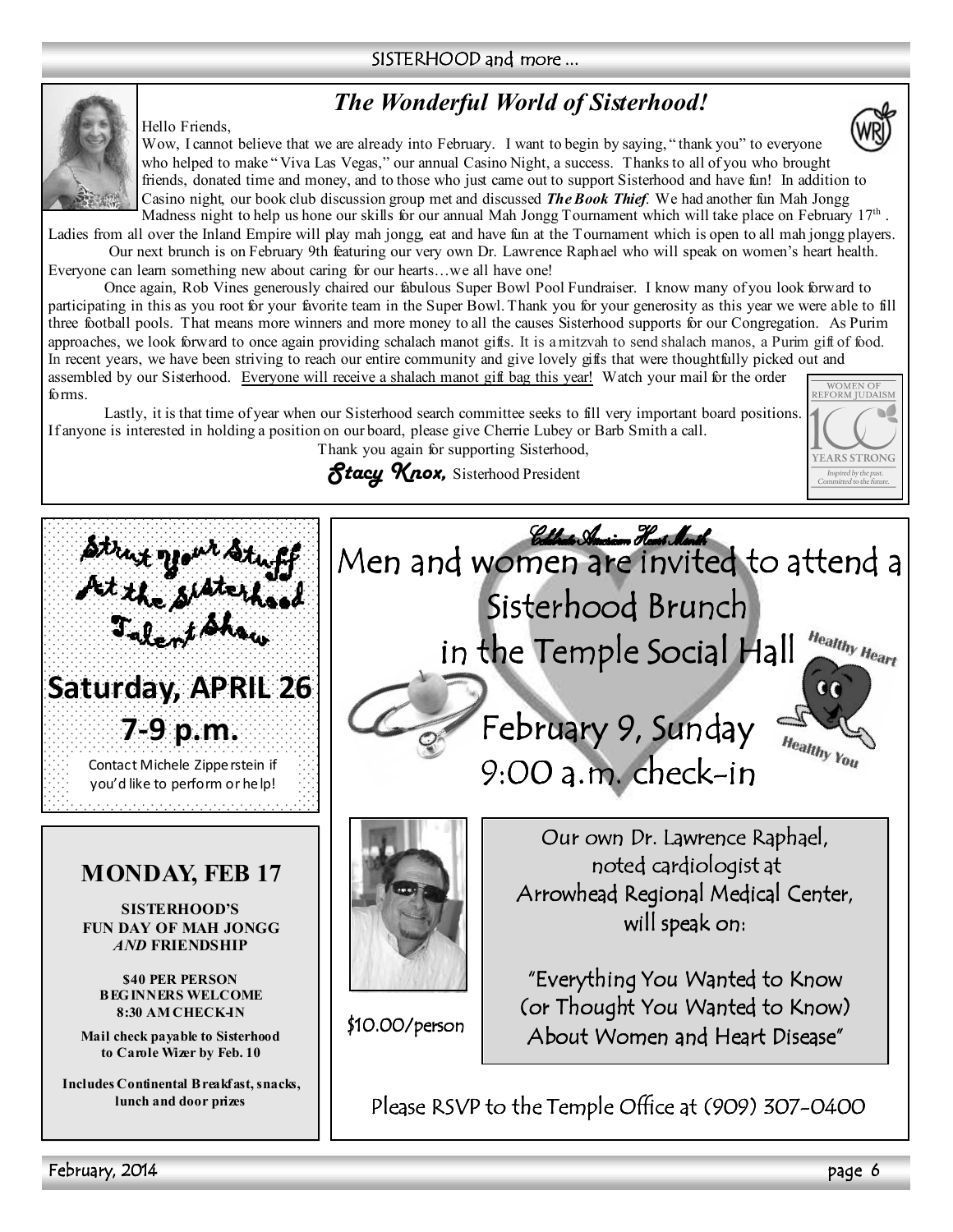### **Donations**

### **HOME OF ETERNITY CEMETERY FUND**

*In observance of the Yahrzeit of…*  **Samuel Snyder** by Gloria and Max Chodak *In honor of….* 

**80th Birthday of Jean Lutzker** by Helene and Mark Jacobson *In memory of…*  **Kenneth Irom** by Laurence Lerner

### **TEMPLE FUND**

*In observance of the Yahrzeits of…*  **Ralph Kress** by Renee and Michael Kress **Pauline Forman** by Myral Bellman **Becky Hanover** by Marylou and Norman Hanover, Marsha and George Hanover **Curtiss Mueller** by Kat and Howard Grossman

**Belle Kantor** by Claudette Guy **Benjamin Rifkin** by Charlotte and Jack Rifkin

**Joel Kaufman** by Eileen Kaufman **Sypera Wilken** by Eileen Kaufman **Regina Bertha Kleinman** by Shelley and Joseph Bodnar

**Rose Hankin** by Marshall Hankin **Sylvia Irom** by Beverly Irom and Family **Erma Haydis** by Robert Gross

**Rose Goler** by Bonnie and Dr. Bernie Goler Nate Goler by Bonnie and Dr. Bernie Goler **Pearl Alexander** by Bonnie and Dr. Bernie Goler

**Rebecca Solter** by Vickie and Steven Becker

**Yetta Robbins** by Irene Schapiro **Alan D. Robbins** by Irene Schapiro **Margaret and Jack Tancos** by Margie Orland

**Gertrude Kerner** by Philip Kassel **Harold Kassel** by Philip Kassel **Sadie Bresnick** by the Family of Edward Bresnick

**Shirley Weinstein** by Eileen Kaufman **Samuel Kaufman** by Eileen Kaufman **Carol Corbin** by Emilita and Robert Corbin **Eve Charlick** by Judith and Bud Charlick **Stanley Paleg** by Philip Paleg *In memory of…* 

**Dr. Abram Hodes** by Dorothy and Richard Russell, Susan and Paul Shimoff, Luan Knotts, Bertha Fox

**Rena Uffer** by Lia and Mark Robinson **Rebecca Kaplan** by Norman Kallan **Martha Kaplan** by Norman Kallan **Abraham Kaplan** by Norman Kallan **Kenneth Irom** by Irene Schapiro, Sheri Maltzman, Francine Wixen *In honor of…* 

**Bar Mitzvah of Benjamin Hiller** by Sheri

**90th Birthday of Joseph Sadacca** by Sheri Maltzman, Susan and Paul Shimoff **100th Birthday of Samuel Jarson** by Susan and Paul Shimoff, Gloria Cutler **Birth Ari Michael Chang** by Sheri Maltzman

**Birth Jack Lewis Kaplan** by Drs. Lia and Mark Robinson, Gloria Cutler

**Birthday of Cherrie Lubey** by Sheri Maltzman

**New Home of Carol Heller** by Irene **Schapiro** 

*For the recovery of…* 

Maltzman

**Hyman Einbinder** by Judy and Morry Miller

#### **SISTERHOOD PULPIT FLOWER FU,D**

*In observance of the Yahrzeits of…* **Ralph Kress** by Renee and Michael Kress **Norman Leviant** by Ellen Weiss **Ethel Bittker** by Ellen Weiss

**Lilian Donenfeld** by Christy and Jay Donen feld

**Julius Kreger** by Francine Wixen **Mildred Weiner** by Barbara and Michael Smith

**Margaret and Jack Tancos** by Margie Orland

### **RABBI'S DISCRETIONARY FUND** *In honor of…*

**Rabbi Douglas Kohn** by Mildred Hodes and Family

### **CAPITAL CAMPAIGN FUND**

*In memory of…* 

**Our loved ones** by Margy and Orville **Spears** 

**Kenneth Irom** by Joyce and Barry Eskin *In observance of the Yahrzeits of ….*  **Elena Blumberg** by Ronald Blumberg **Jack Blumberg** by Ronald Blumberg **Arnold Raynes** by Jeanne and Jeffrey Raynes and Family



### **Donations to the Congregation are Welcome Any Time**

Honoring or remembering someone at the time of a life cycle event or Simcha is a long standing Jewish tradition.

The temple office staff promptly sends an acknowledgement card to the recipient of your donation.

To make a donation, download the Donation Form found on the temple website and send it with your check to the temple office. If you don't have a form, send us a note which includes your name and the person or persons whom you are remembering or honoring as well as the fund you wish to have credited with your donation. You can also make donations by emailing or telephoning the temple office, or by filling out a form in person at the temple office. We'll be happy to assist you!

### *Contributions Can Be Made To Any Of The Following Funds:*

**The Temple Fund** for general and ongoing operating expenses. Make check out to the Temple.

**The Sisterhood Pulpit Flower Fund and Bernice Berenbaum Kitchen Fund.**  Make check out to Sisterhood.

**The Home of Eternity Cemetery Fund**  for cemetery maintenance. Make check out to Home of Eternity Cemetery.

**The Rabbi's Discretionary Fund**. Make check out to the Temple.

**The Rabbi Hillel and Rita Cohn Campership Fund**. Make check out to Sisterhood.

**The Lionel Heller Music Fund** which supports extra musical programming for the congregation. Make check out to the Temple.

**The Mort Aronoff Endowment Fund**. Make check out to the Temple.

**The William Russler Memorial Archives Fund.** Make check out to the Temple.

**School For Jewish Living Fund.** Make check out to the Temple.

**Capital Campaign Fund.** Make check out to the Temple.

**Cantor Bern-Vogel Discretionary Fund.**  Make check out to the Temple.